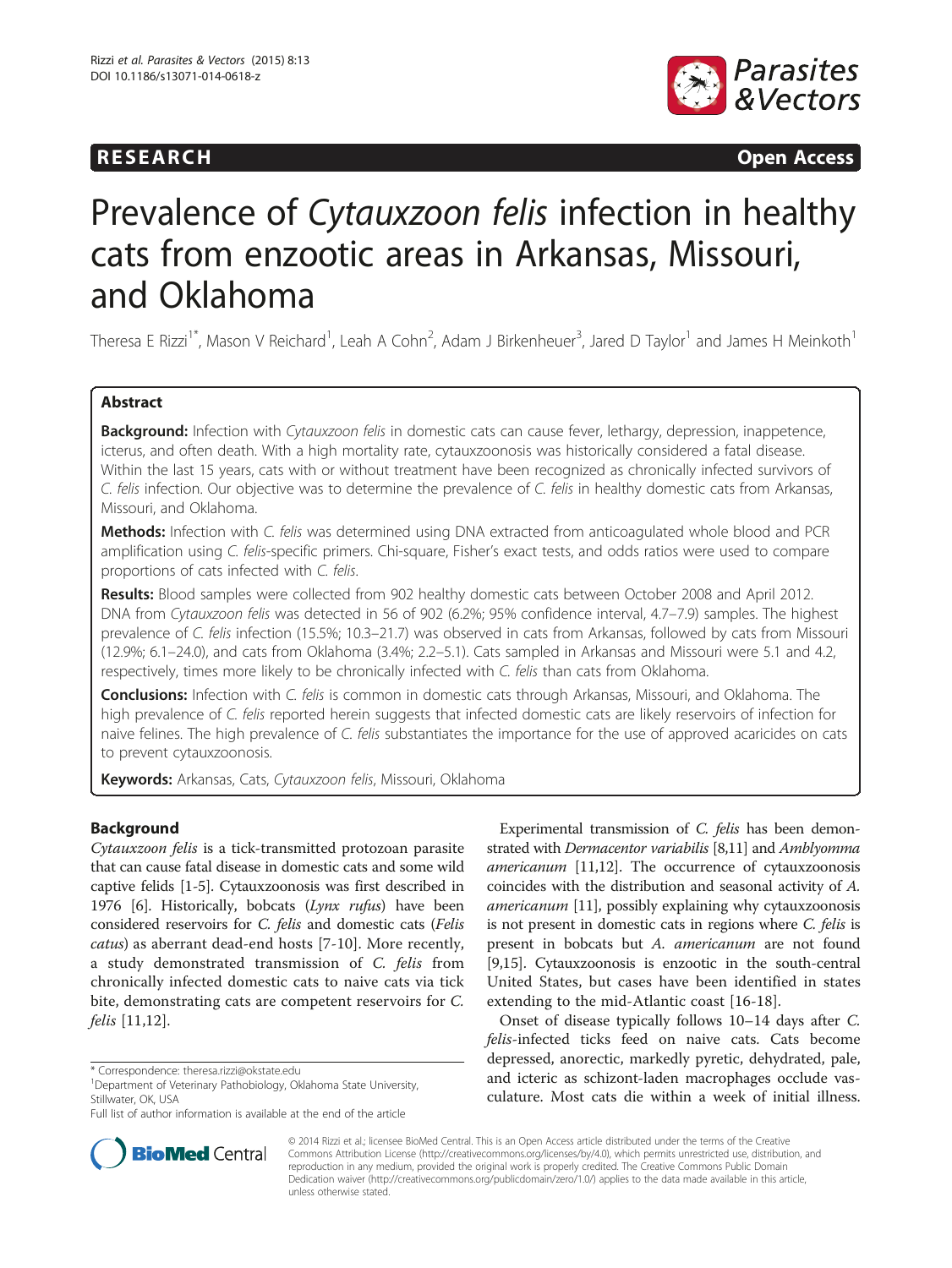<span id="page-1-0"></span>Treatments for cytauxzoonosis have been tried with limited success [\[19](#page-4-0)[,21,22](#page-5-0)]. A recent study demonstrated a 60% survival in cats given the combination of atovaquone and azithromycin plus supportive care [\[22\]](#page-5-0), historically the disease was believed to be nearly always fatal with few reported survivors [[19](#page-4-0)[,20,23\]](#page-5-0).

In addition to cats that survive illness and can remain chronically infected, chronically infected cats have been recognized with no known antecedent illness [\[23-25](#page-5-0)]. Chronically infected cats have been reported in northwestern Arkansas and north-eastern Oklahoma [\[23,24](#page-5-0)], Florida and Tennessee [[25\]](#page-5-0), and Arkansas and Georgia [[26\]](#page-5-0). We hypothesized that chronically infected cats might serve as an additional reservoir of C. felis for naive domestic cats. Because domestic cats are more likely to live near other domestic cats than near bobcats, these reservoir cats might assume an important role in disease transmission. The purpose of the current study was to determine the prevalence of C. felis infection in domestic cats in an enzootic area with high incidence of disease.

#### Methods

Participation in this survey was solicited from veterinarians in Oklahoma, Missouri and Arkansas (Figure 1). Whole blood samples collected in EDTA from domestic cats for routine procedures or illness unrelated to cytauxzoonosis at private veterinary clinics, animal shelter/spay/ neuter programs, or client cared for feral cats in Oklahoma, Missouri and Arkansas were submitted for this study from October 2008 through April 2012. The samples were used for other blood testing prior to submission for this study. Criteria for inclusion were domestic cats at least 6 months of age that were not exhibiting signs of illness consistent with *C. felis* infection. Cats previously diagnosed with *C*. felis infections were excluded from the study. All blood samples submitted were stored at 4°C up to 6 months until shipment to North Carolina State University for testing.

Blood samples were analyzed for C. felis infection using previously described methods [\[25](#page-5-0)]. Briefly, DNA was extracted from whole blood using the QIAmp DNA Blood Mini Kit or Magattract DNA Blood Mini M48 Kit (Qiagen Inc., Valencia, CA). Amplification of a portion of the 18S rRNA gene of C. felis was accomplished using PCR and primers specific to C. felis. Primer sequences were: 5'- GCGAATCGCATTGCTTTATGCT-3'and 5'-CCAAATG ATACTCCGGAAAGAG-3'. Positive controls consisted of DNA extracted from known C. felis-infected cat whole blood and negative controls consisted of purified (no DNA) water. Samples that were negative for C. felis infection were screened for the presence of PCR inhibitors via amplification of a glyceraldehyde 3-phosphate dehydrogenase (GAPDH) pseudogene as previously described [\[27\]](#page-5-0). Sample processing, DNA extraction, master mix assembly, PCR amplification, and post amplification processing were performed in separate areas to avoid amplicon contamination. Good laboratory procedures were employed to ensure uniformity, consistency, reliability, and reproducibility of results.

The prevalence of *C. felis* infection in cats was calculated according to Bush et al. [\[28](#page-5-0)]; 95% confidence intervals were

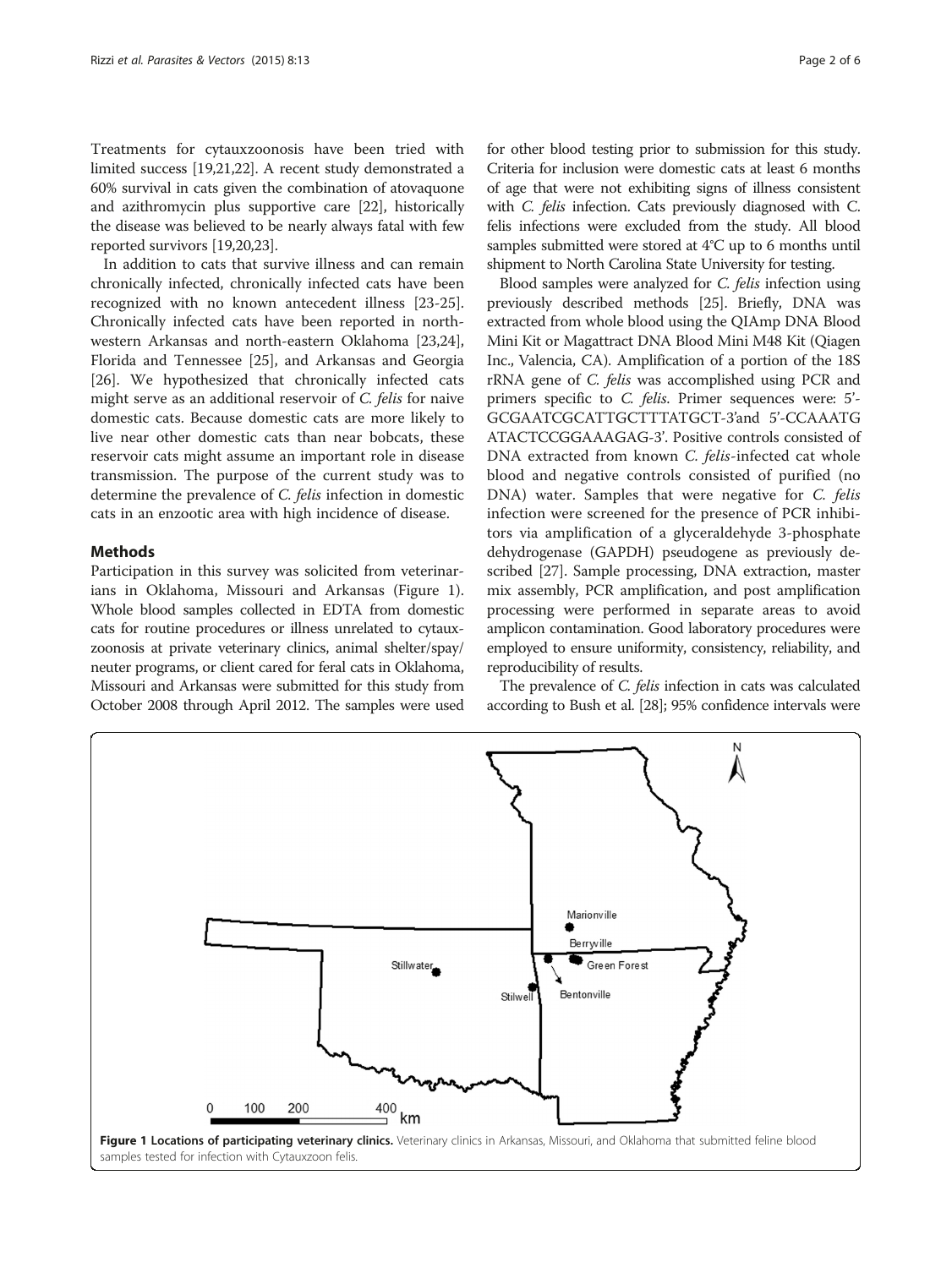calculated according to Sterne's exact method [[29\]](#page-5-0) using Quantitative Parasitology 3.0 [\[30\]](#page-5-0). Proportions of cats infected with C. felis were compared with Chi-square and Fisher's exact tests using Sigma Plot 12.5 (Systat Software Inc., San Jose, CA). Odd ratios [[31](#page-5-0)] were calculated to express differences in the proportion of cats infected from Arkansas, Missouri, and Oklahoma.

#### Results

A total of 902 feline blood samples were tested from 2008–2012:161 from AR, 62 from MO, and 679 from OK (Table 1). Of these 902 samples, C. felis was detected in 56 cats, resulting in an overall prevalence (95% confidence interval) of 6.2% (4.7–7.9). Of the 161 cats collected in AR, C. felis was detected in 25, resulting in a prevalence of 15.3% (10.3–21.7). Of the 62 cats collected in MO, C. felis was detected in 8, resulting in a prevalence of 12.9% (6.1–24.0). Of the 679 cats collected in OK, C. felis was detected in 23, resulting in a prevalence of 3.4% (2.2–5.1). Statistically discernable differences  $(X^2 = 37.458, df = 2, P = 0.0001)$  were detected in the proportion of cats infected with C. felis in AR, MO, and OK. The prevalence of C. felis infected cats in AR (15.3%) and MO (12.9%) were statistically higher  $(X^2 = 32.730,$ df = 1, P = <0.0001;  $X^2$  = 10.570, df = 1, P = 0.001, respectively) than that of cats collected from OK (3.4%). Cats sampled in AR and MO were 5.1 and 4.2, respectively, times more likely to be infected with C. felis than cats from OK.

Four community veterinary practices (clinics A, B, C, and D) in AR contributed samples with most obtained from client-owned cats (Table 1). All four of these clinics are located within approximately a 60 miles radius of each other in the north-western part of AR. All four clinics reported treating many cats with both fatal and non-fatal cytauxzoonosis throughout the years. Blood samples of 71 cats were submitted from clinics A and B in Bentonville, AR with 2 cats infected with C. felis. Thirty samples were submitted from clinic C in Berryville, AR with 4 cats testing positive (13.3%).

Clinic D, located in Green Forest, AR (approximately 10 miles east of Berryville) submitted 60 samples with 18 testing positive (30.0%). The prevalence of C. felis in cats from Arkansas clinics were statistically discernible  $(X^2 = 18.030, df = 3, P = 0.0004)$  from each other. Multiple comparisons of the proportion of cats infected with C. felis demonstrated the prevalence of C. felis in cats from Clinic D (30%) was statistically higher  $(X^2 = 14.331, df = 2,$  $P = <0.001$ ) than those from Clinic B (3.2%).

Sixty-two cat samples from Marionville, MO all came from a single, client-managed outdoor population (Table 1). The client reported deaths attributed to cytauxzoonosis within this population of cats in the past. Eight samples tested positive by PCR (12.9%).

A total of 679 blood samples were submitted from veterinary practices and animal shelters located in central and eastern OK (Table 1). Of the 679 samples, 23 were positive by PCR for C. felis (3.4%). The prevalence of C. felis in cats from Oklahoma clinics were statistically discernible  $(X^2 = 48.737, df = 2, P = <0.0001)$  from each other. Multiple comparisons of the proportion of cats infected with C. felis demonstrated the prevalence of C. felis in cats from Clinic G (16.9%) was statistically higher  $(X^2 = 27.969, df = 1, P = <0.001; X^2 = 28.348, df = 1,$  $P = <0.001$  than those of Clinics F (2.0%) and H (1.2%), respectively. Thirteen of the 77(16.9%) blood samples from Stillwell, OK (eastern OK approximately seven miles from the Arkansas border) were infected with C. felis. The majority of samples collected in OK were from the Stillwater area (central OK). Prior to the current study, relatively few cats subclinically infected with C. felis were known from central OK.

#### **Discussion**

This is the first study to document the prevalence of chronic C. felis infection in domestic cats in a region of the United States with a high incidence of clinical cytauxzoonosis. The prevalence of C. felis (6.2%) in the current study is higher than the previously reported 0.3% in free roaming cats in Florida, North Carolina and

|  |  |  | Table 1 Prevalence of Cytauxzoon felis in cats collected in Arkansas, Missouri, and Oklahoma from 2008-2012 |  |
|--|--|--|-------------------------------------------------------------------------------------------------------------|--|
|  |  |  |                                                                                                             |  |

| <b>State</b> | Sample origin                             | Number of samples | Number of cats infected | Prevalence (95% CI) |  |
|--------------|-------------------------------------------|-------------------|-------------------------|---------------------|--|
| Arkansas     | Clinic A (Bentonville)                    | 8                 |                         | 12.5% (0.6-50.0)    |  |
|              | Clinic B (Bentonville)                    | 63                |                         | $3.2\%$ (0.5-10.8)  |  |
|              | Clinic C (Berryville)                     | 30                | 4                       | 13.3% (4.7-29.8)    |  |
|              | Clinic D (Green Forest)                   | 60                | 18                      | 30.0% (19.6-42.9)   |  |
| Missouri     | Clinic E (Marionville, MO)                | 62                | 8                       | $12.9\%$ (6.1-24.0) |  |
| Oklahoma     | Clinic F (Stillwater & surrounding areas) | 349               |                         | $2.0\%$ (1.0-4.1)   |  |
|              | Clinic G (Stillwell)                      | 77                | 13                      | 16.9% (9.7-27.2)    |  |
|              | Clinic H (Stillwater)                     | 253               | 3                       | $1.2\%$ (0.3-3.5)   |  |
| Total        |                                           | 902               | 56                      | $6.2\%$ $(4.7-7.9)$ |  |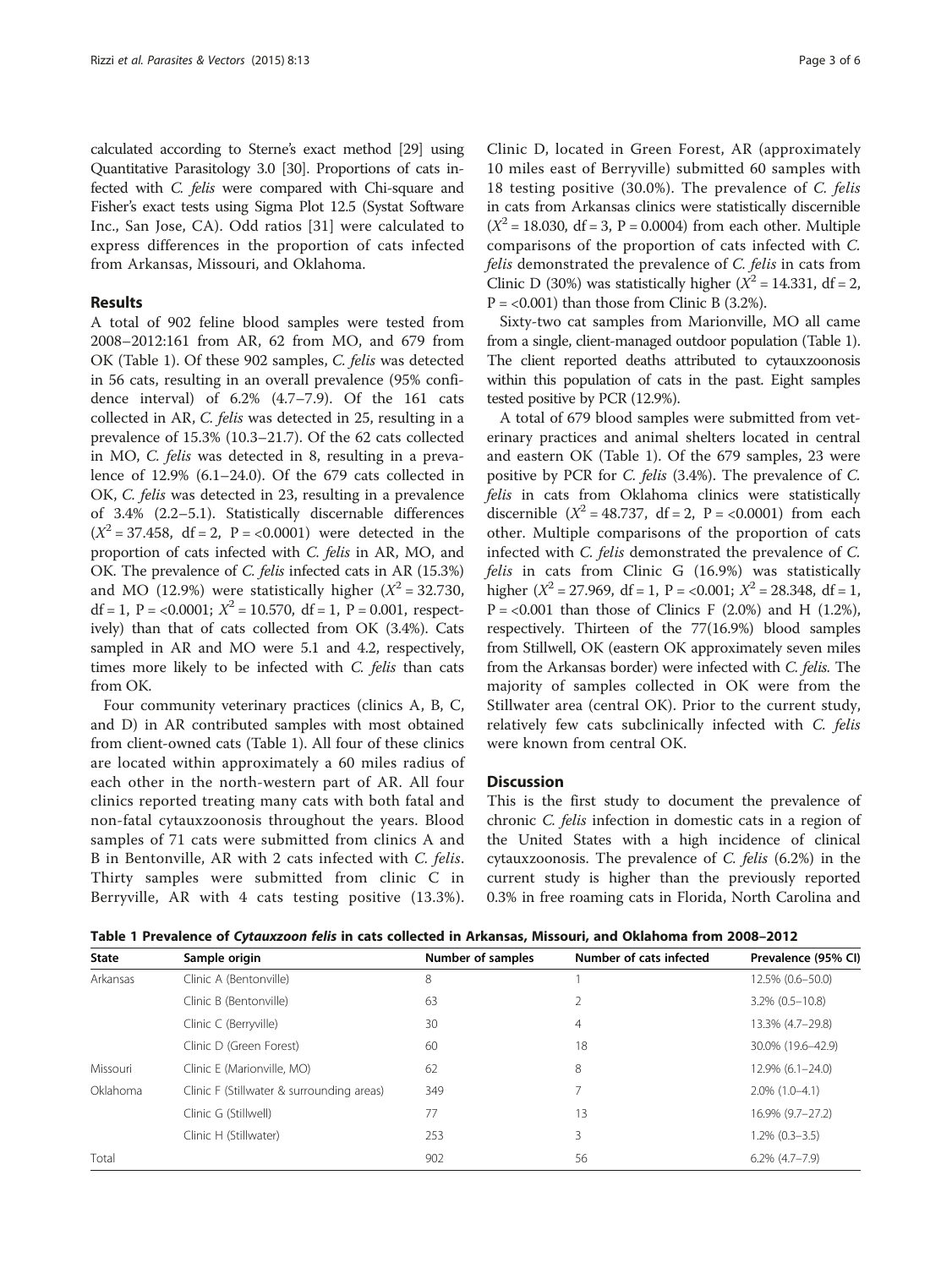Tennessee [[25](#page-5-0)]. In addition, there were overall differences in the prevalence of C. felis in cats among Arkansas, Missouri, and Oklahoma with statistically discernible differences in the prevalence of C. felis in cats from AR and OK.

Cytauxzoonosis is common in this area of the country from spring to early fall [\[32,33\]](#page-5-0). There have been reports of domestic cats either recovering from clinical infection or being parasitemic without evidence of clinical disease [[8,16,](#page-4-0)[20,21,23-25,35,36,38\]](#page-5-0). Meinkoth et al. [\[24\]](#page-5-0) identified 18 domestic cats that survived natural infection with C. felis in eastern OK (Catoosa and Tahlequah) and north-west AR (Berryville, Fayetteville, Clarksville). They concluded treatment was not a likely explanation for the cats' survival because some cats had no treatment, and others were treated with therapies not effective against C. felis. Possible explanations for survival include strain variation in virulence, innate immunologic response, or variations in tick inoculum. Strain variation is unlikely to be the entire explanation as many of the healthy, chronically infected cats were from households and neighborhoods where lethal cytauxzoonosis was also reported.

The prevalence of *C. felis* in apparently healthy cats from limited geographic areas suggests that there may be less virulent strains of C. felis. In 2009, C. felis isolates from blood samples obtained from 88 domestic cats in Georgia and Arkansas were analyzed. An association between infections with C. felis containing particular internal spacer regions (ITS) and survival rates of infected cats was noted in addition to genotype variability from samples originating in AR and GA [\[34\]](#page-5-0). However, in a subsequent study the ITS regions in asymptomatic cats were found to be the same as ITS regions previously detected in mostly fatal infections. The investigators concluded that analyzing ITS regions, while suitable for studying geographic variability, was not useful in determining pathogenicity of the strains [[26\]](#page-5-0). Additional research will be required to identify genetic markers reflective of the virulence of C. felis strains.

It has been postulated cats surviving cytauxzoonosis could serve as reservoirs of infection for competent vectors [\[11,](#page-4-0)[24,35](#page-5-0)], as cats remain parasitemic for extended periods [\[12](#page-4-0)[,26](#page-5-0),[36\]](#page-5-0). The relative significance of such a reservoir would depend on the number of chronically infected cats, which historically was assumed to be low. The results of this study would support the contention that these cats could represent a substantial reservoir. The widespread occurrence of cats subclinically infected with *C. felis* in disparate areas suggests that chronically infected cats are present and available as reservoirs of infection across geographic regions.

Reichard et al. demonstrated that virulent infection could be transmitted from a chronically infected domestic cat to another cat via A. americanum vector [\[11\]](#page-4-0). A

survivor of natural infection with C. felis was used to acquisition feed A. americanum nymphs. The C. felisinfected nymphs were allowed to molt to adults, which successfully transmitted C. felis to a naive cat. The recipient cat experienced clinical disease, but survived infection. In a subsequent transmission trial [\[12\]](#page-4-0), similar cat-to-cat transmission was confirmed when A. americanum fed on the donor cat from the previous transmission trial were able to induce clinical cytauxzoonosis in four cats [[13](#page-4-0)]. These transmission trials not only confirmed A. americanum as a tick vector for C. felis, but that cats with subclinical disease could be reservoirs of infection for naive domestic cats.

There have been reports of cytauxzoonosis survivor cats resistant to challenge with virulent C. felis [\[19](#page-4-0)[,20](#page-5-0)], unpublished observation]. It is possible that immune response to initial infection of C. felis in chronically infected cats is sufficient to protect against subsequent challenge. Further research is necessary to determine the possibility of developing biologics that offer passive immunity to cats with clinical cytauxzoonosis or protection via immunization [[36](#page-5-0)].

Cats with subclinical cytauxzoonosis may be persistently parasitemic for prolonged periods [\[37\]](#page-5-0). Since inclusion in this study, additional follow-up has become available for some cats, with several remaining parasitemic for years. In one cat undergoing treatment for intestinal lymphoma, the number of erythrocytes containing piroplasms as seen on blood film analysis increased after initiation of chemotherapy, suggesting immunosuppression may exacerbate parasitemia. To the authors' knowledge, no cats recrudesced with cytauxzoonosis since recognition of subclinical infection.

With the realization that domestic cats are competent reservoirs of C. felis infection, information regarding the prevalence of carriers becomes increasingly important. Cats at highest risk of being infected with C. felis include those whose home ranges are in low density residential areas, along urban edges, with access to wooded cover, and in close proximity to natural or unmanaged habitat, all of which may lead to closer proximity to ticks that have fed on bobcats [\[32\]](#page-5-0). However, domestic cat reservoirs for the pathogen may not only be more likely to live in close proximity to other domestic cats than would bobcats, but they may also be moved during owner relocation to geographic areas where *C.felis* has not been endemic. Any region with A. americanum or D. variabilis could potentially allow for transmission of pathogen from these carrier cats. Because the geographic range of A. americanum has dramatically expanded in recent years [[38](#page-5-0)], this could potentially lead to infection in areas where it has not been previously seen.

The high prevalence of *C. felis* in enzootic areas emphasizes the need to use measures to prevent tick exposure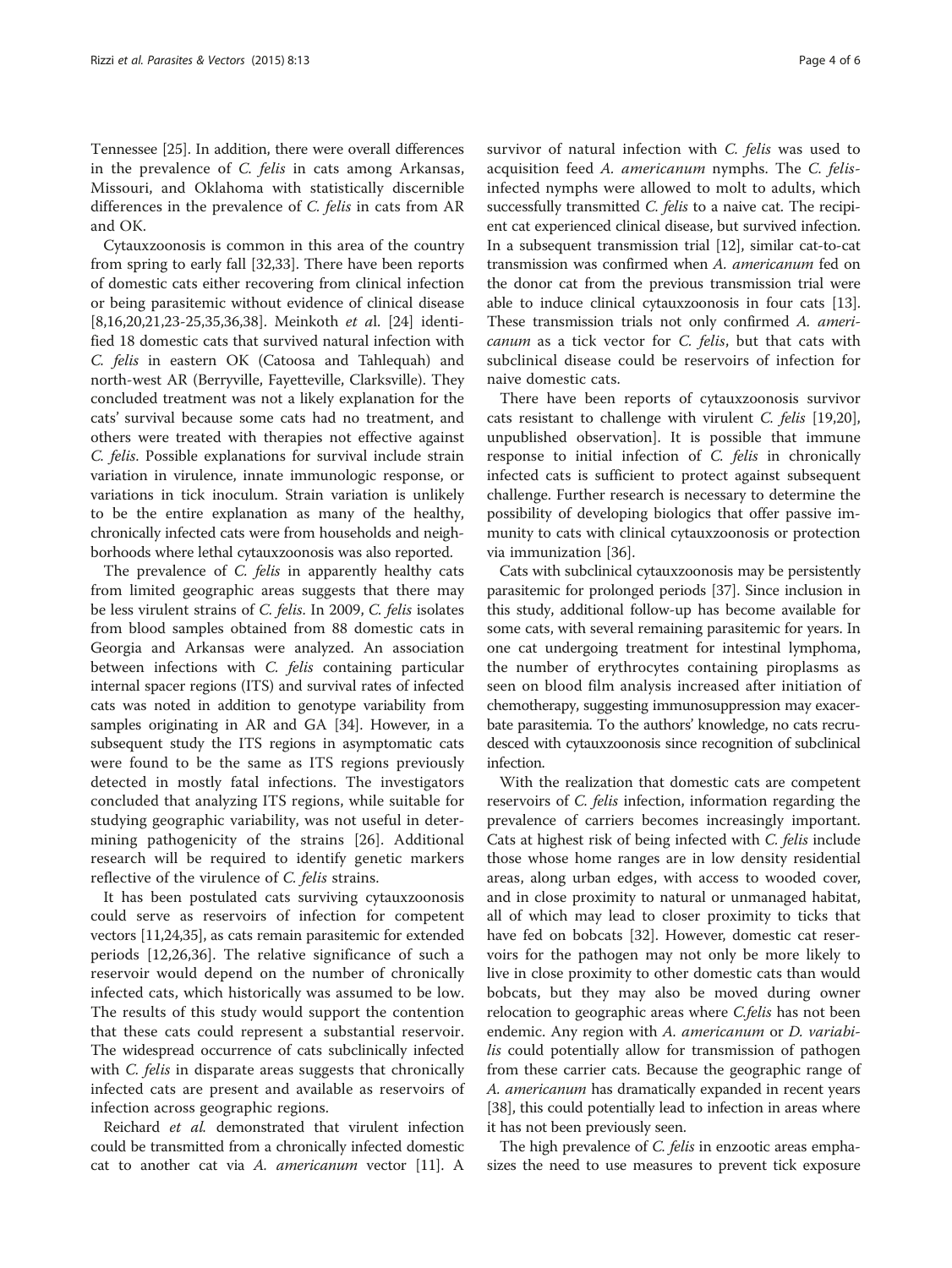<span id="page-4-0"></span>both to carrier cats that might act as reservoirs, and to naive cats that might be exposed to infection. Unfortunately, acaricides for use on cats are limited. Flumethrin, a synthetic pyrethroid safe to use on cats, has demonstrated efficacy for preventing the transmission of C. felis by A. americanum [\[39](#page-5-0)] and is labelled to repel and kill D. variabilis. Keeping cats indoors, combined with regular use of flumethrin, offers the best protection both against infection of naive cats, and transmission of C. felis from chronically infected carriers.

#### Conclusions

In recent years domestic cats with or without treatment have been recognized as chronically infected survivors of C. felis infection. Our study demonstrates a prevalence of C. felis infection in domestic cats of 6.2% in an area of the United States with a high incidence of clinical cytauxzoonosis. Since recent studies have demonstrated domestic cats are competent reservoirs for C. felis and are more likely to live in close proximity to other domestic cats than would bobcats, the prevalence of infected cats will likely increase. Additionally, because of owner relocation, C. felis may be introduced in geographic areas with A. americanum or D. variabilis where C.felis is not endemic. Cytauxzoonosis is often diagnosed by observing piroplasms within erythrocytes during blood film evaluation. Since cats with subclinical disease can remain parasitemic for prolonged periods, chronic carriers presenting for any febrile illness may be mistakenly diagnosed with acute cytauxzoonosis. Because PCR would also be positive in these cats, it cannot be used to distinguish between carrier and acute infection. Prevention remains paramount by keeping cats indoors combined with regular use of flumethrin.

#### Competing interests

The authors declare that they have no competing interests.

#### Authors' contributions

TER and JHM conceived the study and participated in its design and coordination. AJB carried out molecular studies. MVR and JDT performed statistical analysis. All authors read and approved the final version of the manuscript. TER drafted the first version of the manuscript and all authors read, contributed to its content, and approved the final version of the manuscript.

#### Acknowledgements

Blood samples were submitted and organized through Oklahoma State University. Molecular testing occurred at North Carolina State University. Funding was provided through an internal grant by The Department of Veterinary Pathobiology, Center for Veterinary Health Science, Oklahoma State University.

The authors are grateful to cat owners and Dr. Blaine Andrew from Town & Country Veterinary Clinic, Green Forest, AR; Drs. Tina Cole, Alan Hunnicutt and Kameron Worley from Berryville Veterinary Clinic, Berryville, AR; Dr. Paula Brown from Rose Animal Clinic, Bentonville, AR; Dr. Andrea Strecker from Oakwood Pet Hospital, Bentonville, AR; Dr. Yolanda Burton from Patterson Animal Hospital, Stillwell, OK; Dr. Barbara Dunn from Family Pet Clinic, Ardmore, OK; Drs. Annette Cowell and Sarah Peakheart from The Cat Clinic of Stillwater, Stillwater, OK, Drs. Lesa Stabbaus and Katrina Meinkoth from the Center for Veterinary Health Science at Oklahoma State University, Shelter

Medicine, Stillwater, OK who submitted samples used in this study. Ms. Victoria Catto and Mr. Henry Marr, North Carolina State University, for technical support; Dr. Kristen Baum, Department of Zoology at Oklahoma State University for providing the map used in Figure [1.](#page-1-0)

#### Author details

<sup>1</sup>Department of Veterinary Pathobiology, Oklahoma State University Stillwater, OK, USA. <sup>2</sup>Department of Veterinary Medicine and Surgery, University of Missouri, Columbia, MO, USA. <sup>3</sup>College of Veterinary Medicine North Carolina State University, Raleigh, NC, USA.

Received: 12 September 2014 Accepted: 20 December 2014 Published online: 08 January 2015

#### References

- 1. Garner MM, Lung NP, Citino S, Greiner EC, Harvey JW, Homer BL: Fatal cytauxzoonosis in a captive-reared white tiger (Pathera tigris). Vet Pathol 1996, 33:82–86.
- 2. Jakob W, Wesemeier HH: A fatal infection in a bengal tiger resembling Cytauxzoonosis in domestic Cats. J Comp Path 1996, 114:439–444.
- 3. Rotstein DS, Taylor SK, Harvey JW, Bean J: Hematologic effects of Cytauxzoonosis in Florida panthers and texas cougars in Florida. J Wildl Dis 1999, 35:613–617.
- 4. Harvey JW, Dunbar MR, Norton TM, Yabsley MJ: Laboratory findings in acute Cytauxzoon felis infection in Cougars (Puma concolor couguar) in Florida. J Zoo Wildl Med 2007, 38:285–291.
- 5. Lewis KM, Cohn LA, Downey ME, Whitney MS, Birkenheuer AJ: Evaluation of Cytauxzoon felis infection status in captive-born wild felids housed in an area endemic for the Pathogen. J Am Vet Med Assoc 2012, 241:1088–1092.
- 6. Wagner JE: A fatal Cytauxzoonosis-like disease in Cats. J Am VetMed Assoc 1976, 168:585-588.
- 7. Blouin EF, Kocan AA, Glenn BL, Kocan KM: Transmission of Cytauxzoon felis kier, 1979 from Bobcats, Felis rufus (Schreber), to domestic Cats by Dermacentor variablis (Say). J Wildl Dis 1984, 20:241–242.
- 8. Kier AB, Wagner JE, Morehouse LG: Experimental transmission of Cytauxzoon felis from Bobcats (Lynx rufus) to domestic Cats (Felis domesticus). Am J Vet Res 1982, 43:97–101.
- 9. Birkenheuer AJ, Marr HS, Warren C, Acton AE, Mucker EM, Humphreys JG, Tucker MD: Cytauxzoon felis infections are present in Bobcats (Lynx rufus) in a region where Cytauxzoonosis is not recognized in domestic Cats. Vet Parasitol 2008, 153:126–130.
- 10. Glenn BL, Kocan AA, Blouin EF: Cytauxzoonosis in Bobcats. J Am Vet Med Assoc 1983, 183:1155–1158.
- 11. Reichard MV, Meinkoth JH, Edwards AC, Snider TA, Kocan KA, Blouin EF, Little SE: Transmission of Cytauxzoon felis to a domestic Cat by Amblyomma americanum. Vet Parasitol 2009, 161:110–115.
- 12. Reichard MV, Edwards AC, Meinkoth JH, Snider TA, Meinkoth KR, Heinz RE, Little SE: Confirmation of Amblyomma americanum(Acari: Ixodidae) as a vector for Cytauxzoon felis (Piroplasmorida: Theileriidae) to domestic Cats. J Med Entomol 2010, 47:890–896.
- 13. Glenn BL, Rolley RE, Kocan AA: Cytauxzoon-like piroplasms in erthrocytes of wild-trapped bobcats in Oklahoma. J Am Vet Med Assoc 1982, 181:1251–1253.
- 14. Kocan AA, Kocan KM, Blouin EF, Mukolwe SW: A redescription of schizogony of Cytauxzoon felis in the Domestic Cat. Ann N Y Acad Sci 1992, 653:161–167.
- 15. Shock BC, Murphy SM, Patton LL, Shock PM, Olfenbuttel C, Beringer J, Prange S, Grove DM, Peek M, Butfiloski JW, Husghes DW, Lockhart JM, Bevins SN, VandeWoude S, Crooks KR, Nettles VF, Brown HM, Peterson DS, Yabsley MJ: Distribution and prevalence of Cytauxzoon felis in Bobcats (Lynx rufus), the natural reservoir, and other wild felids in Thirteen States. Vet Parasitol 2011, 175:325–330.
- 16. Birkenheuer AJ, Le JA, Valenzisi AM, Tucker MD, Levy MG, Breitschwerdt EB: Cytauxzoon felis infection in Cats in the Mid-Altlantic States: 34 cases (1998–2004). J Am Vet Med Assoc 2006, 228:568–571.
- 17. Hauck WN, Snider TA, Lawrence JE: Cytauxzoonosis in a Native Louisiana Cat. J Am Vet Med Assoc 1982, 180:1472–1474.
- 18. Jackson CB, Fisher T: Fatal Cytauxzoonosis in a Kentucky Cat (Felis domesticus). Vet Parasitol 2006, 139:192–195.
- 19. Motzel SL, Wagner JE: Treatment of experimentally induced Cytauxzoonosis in Cats with Parvaquone and Buparvaquone. Vet Parasitol 1990, 35:131–138.